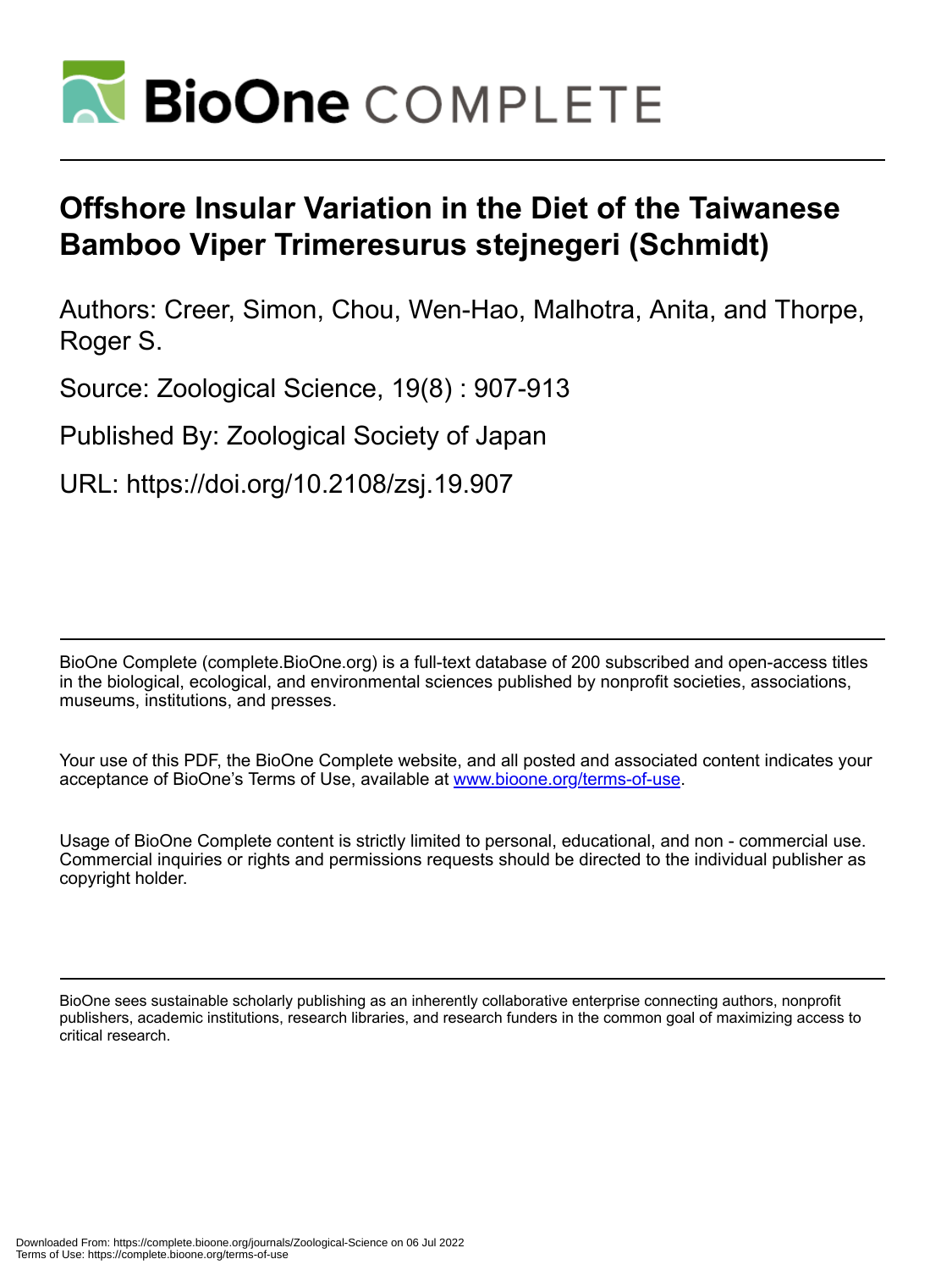# **Offshore Insular Variation in the Diet of the Taiwanese Bamboo Viper** *Trimeresurus stejnegeri* **(Schmidt)**

Simon Creer<sup>1\*</sup>, Wen-Hao Chou<sup>2</sup>, Anita Malhotra<sup>1</sup> and Roger S. Thorpe<sup>1</sup>

1 *School of Biological Sciences, University of Wales, Bangor, Gwynedd, LL57 2UW, UK.* 2 *National Museum of Natural Science, 1, Kuan Chien Road, Taichung, Taiwan, 404, R.O.C.*

**ABSTRACT**—Dietary data were ascertained for 229 *T. stejnegeri* (snout vent length >300mm) from 36 localities throughout the main island of Taiwan and the outlying Orchid (Lanyu) and Green (Ludau) Islands. Twenty nine percent of the snakes were devoid of any prey, and of the snakes containing prey, 43% of the cases were unidentifiable. This relatively large proportion of unidentifiable prey items (observed in the hindgut) may reflect either rapid digestion of amphibian prey and/or rapid venting of feces as an evolutionary adaptation to arboreal life. *Trimeresurus stejnegeri* appears euryphagous, taking primarily amphibians, but additionally reptilian, mammalian and insect prey. There was no discrepancy in prey composition based on comparisons of where the prey item was recorded in the digestive tract. No sexual variation in diet composition was evident, although males were more likely to contain prey than females, indicating the utilisation of different foraging strategies on similar sympatric prey items. Variation in diet composition was observed between mainland Taiwan and offshore islands, which is most likely the result of differences in prey availability.

**Keywords**: *Trimeresurus stejnegeri*, diet, Taiwan

# **INTRODUCTION**

Intraspecific variation in the diet composition of nonvenomous snake species has been studied at a number of levels throughout space and time. Geographic (Kephart and Arnold, 1982; Gregory and Nelson, 1991; King, 1993), ontogenetic (Mushinsky *et al*., 1982; Wallace and Diller, 1990), sexual (Houston and Shine, 1993) and seasonal variations (García and Drummond, 1998) have been recorded and attributed to the interaction of life-history characteristics with ecological and/or environmental parameters.

Further studies have detailed the diet and trophic ecology of venomous species (Pernetta, 1977; Shine, 1977, 1987, 1989; Macartney, 1989; Wallace and Diller, 1990; Daltry *et al*., 1998), including East Asian members of the genus *Trimeresurus* (Koba, 1961, 1963a,b, 1979; Mori and Moriguchi, 1988; Mori *et al*., 1989). The bamboo viper, *Trimeresurus stejnegeri* (Schmidt) is a nocturnal (Tu *et al*., 2000) and arboreal pitviper predominately occupying riparian niches (Mao, 1993) throughout South-east and East Asia. The nominal species is currently thought to range from India and Nepal through Myanmar and SE Asia to China and Taiwan

\* Corresponding author: Tel. +441248 351151; FAX. +441248 371644.

(McDiarmid *et al*., 1999). Although generally limited to higher altitude forests (>800m) on the continent, the snake is widespead throughout Taiwan from sea level to 1800m (Creer *et al*., 2002). East Asian *Trimeresurus* species appear euryphagous, taking a combination of endothermic and ectothermic vertebrates, and invertebrate prey (Koba, 1961; Mori and Moriguchi, 1988; Mori *et al*., 1989). Frog, rat and shrew remains were found in the stomachs of *T. stejnegeri* from mainland China (Pope, 1935). Within Taiwan, up to 10 species of ranid and rhacophorid frogs (including tadpoles), lizards, birds and mammals have been recorded as prey items of *T. stejnegeri* (Mao, 1970,1993; Lee and Lue, 1996).

Many ophidian diet studies have relied on regurgitated stomach contents from live specimens (Kephart and Arnold, 1982; Gregory and Nelson, 1991; Houston and Shine, 1993; King, 1993). However, the only way to unequivocally ascertain diet composition relies upon examination of the entire digestive tract (stomach and hindgut) of autopsied or museum voucher specimens (Koba, 1961; Shine, 1977, 1989; Macartney, 1989; Wallace and Diller, 1990; Campbell and Solorzano, 1992). Some studies have summarised diet composition by only searching the stomachs of autopsied or museum specimens (Pernetta, 1977; Rodríguez-Robles *et al*., 1999), ignoring the hindgut, which has proven an invaluable source of dietary information (Saviozzi and Zuffi, 1997;

E-mail: s.creer@bangor.ac.uk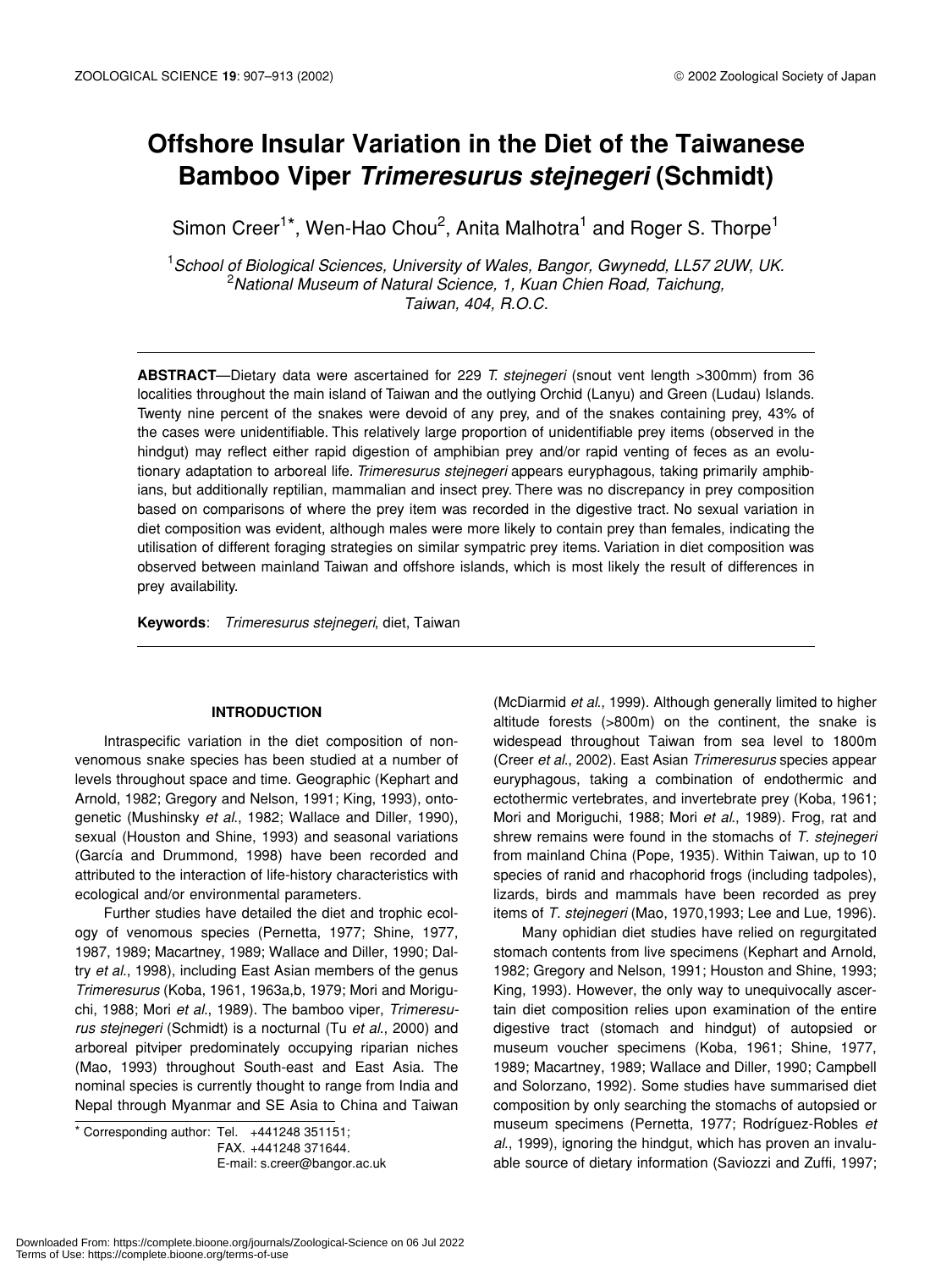Daltry *et al*., 1998). It is therefore desirable to include dietary information from both the stomach and hindgut of autopsied or museum specimens to ensure a complete picture of diet.

This study describes the diet of the bamboo viper, *Trimeresurus stejnegeri*, throughout its range in Taiwan. Diet composition is determined by analysis of both the stomach and hindgut contents. Sexual variation in diet composition is examined in addition to geographic variation in diet between the main island of Taiwan and two outlying Pacific islands.

# **MATERIALS AND METHODS**

The contents of the digestive tracts of 229 *T. stejnegeri* (snout vent length (SVL) >300mm, male n=164, female n=65) sampled from 36 geographically widespread localities around mainland Taiwan and Orchid and Green islands (Fig. 1) were examined for remnants of ingested prey (catalogue numbers in Creer [2000] from the National Museum of Natural Science (NMNS), Taiwan, collection). They were usually sacrificed within 24 hr of capture. Although SVLs over 370mm (male) and 432mm (female) can be regarded as thresholds for sexual maturity in this species (Tsai and Tu, 1998), snakes with SVLs over 300mm were used to maximise sample size (only 3% of the snakes included in the analysis had a SVL between 300mm and the threshold SVL for sexual maturity). The snakes were individually examined by making a mid-ventral incision through the body wall from the anterior region of the stomach to the vent, thus revealing the entire digestive tract where food items would be located if present. This was then carefully scanned for stomach contents and prey items at any stage of digestion. The location of any digestive tract contents ranging from almost whole or partially digested prey items to fecal pellets was subsequently recorded. All contents were removed and preserved in industrial methylated spirit (IMS) for closer examination. Recognisable prey items were recorded to class, order, genus and species where possible. Prey biomasses were not recorded due to the advanced stages of digestion evident even in recognisable prey. Hindgut contents not identifiable by eye were resuspended in approximately 20mls of IMS in a petri dish and teased apart using forceps. The plate contents were subsequently scanned using a dissecting microscope (×10–×40 magnification).

Keratin is highly resistant to digestion and therefore fur, claws and scales can pass through the digestive tract almost entire. Consequently, the presence of fur and/or whiskers was recorded as mammalian prey. Chitinous arthropod exoskeletons are invariably broken up due to the mechanical forces of ingestion, but additionally pass through the intestine undigested (Daltry *et al*., 1998). Consequently, arthropods were only recorded as prey if the specimen or body fragments were either too large and/or intact to be the product of secondary ingestion of primarily ingested prey, and unaccompanied by the digested remnants of any other prey (Neill and Allen, 1956). Amphibians were recorded as prey items if recognisable, or if small arthropod body fragments were found in the hindgut without the digestive products of any other vertebrate prey (Daltry *et al*., 1998). To further test this assumption, the stomach contents of all the partially digested amphibians with intact stomachs were scanned using the process described above to check that the diet of amphibian prey consisted primarily of small arthropods. The presence of either scales or reptilian claws with or without chitinous arthropod fragments was recorded as reptilian. Combinations of prey within a single snake were recorded according to the above criteria. If there was any uncertainty of the identification of any prey item, it was recorded as unidentifiable.

Given that *T. stejnegeri* exhibits sexual dimorphism (Tsai and Tu, 1998; Tu *et al*., 2000), a 2-sample t-test was used to test whether size dimorphism existed between the male and female sampled snakes. Chi-squared contingency table tests (Sokal and Rohlf, 1995) were used to statistically compare the results of the diet analyses with respect to where the prey item was found in the digestive tract, the composition of male and female diets and of snakes from different geographic regions shown in Fig. 1. The groupings were chosen according to areas with similar biogeographical history, geographical proximity and micro-environmental characteristics (thus representing homogenous ecological environments and available prey biota) whilst maximising sample size within each category. The two sample sites (site 28, Paoli, and site 12, Chufengshan) at the southern tip of Taiwan comprised only five observations of amphibian prey and could have been grouped with either the western, or east coast datasets, without biasing any statistical analysis. If significant geographic differences in prey types were found, temporal and size comparisons were further tested (2 sample t-tests) to check whether any seasonal differences of prey consumption and/or body size differences among the geographic regions were apparent. All statistical analyses were performed using Minitab version 13.1.

#### **RESULTS**

Forty six (29%) of the *T. stejnegeri* were devoid of any prey, whereas 183 (71%) had at least the remnants of some prey items in the digestive tract. Of the snakes containing prey, 79 (43%) cases were unidentifiable, but 104 (57%) cases of the contents could be assigned to a particular prey taxon or taxa. Eighty eight snakes contained solely amphibian prey, or the digested products of amphibian prey (secondary ingestion). Two snakes (site 10, Shanping, and site 20, Dong Ha Farm) contained remnants of mammalian prey. Ten snakes (sites 34, Litau n=1, 40, Orchid Island n=1, 13, Chihpen n=1, and 14 Green Island n=6) contained almost whole, or the digested fragments of reptile prey only. One snake contained the femur of a large orthopteran and reptile remains (site 24, Chaochiao). Three snakes contained both amphibian and mammalian prey products (site 34, Litau n=2, and site 40, Orchid Island n=1), and one snake contained only a single large hymenoptera (site 40, Orchid Island). No avian prey were found in the survey. Only 29 snakes (16% of the snakes found with prey) contained prey items in the stomach. Individually identifiable stomach contents ranged from a single *Rana swinhoana* to up to 6 ranid froglets. Six of the cases of identifiable stomach contents were located exclusively in the stomach. Prey types identified to order, and where possible to species, are listed in Table 1.

Secondarily ingested arthropod prey fragments comprised of leg sections, mouthparts, bodyparts, coleopteran elytra (wing cases), and wings. The subset of arthropod prey identified to order were identical to fractions of the stomach contents of the frogs found within the snakes as shown in Table 2. Furthermore, if anuran limbs, or other semidigested body fragments of anuran prey were found in the stomach, a characteristic digested assortment of secondarily ingested arthropod prey and anuran biomatter was always located in the hindgut.

Given the strong bias towards amphibian prey in the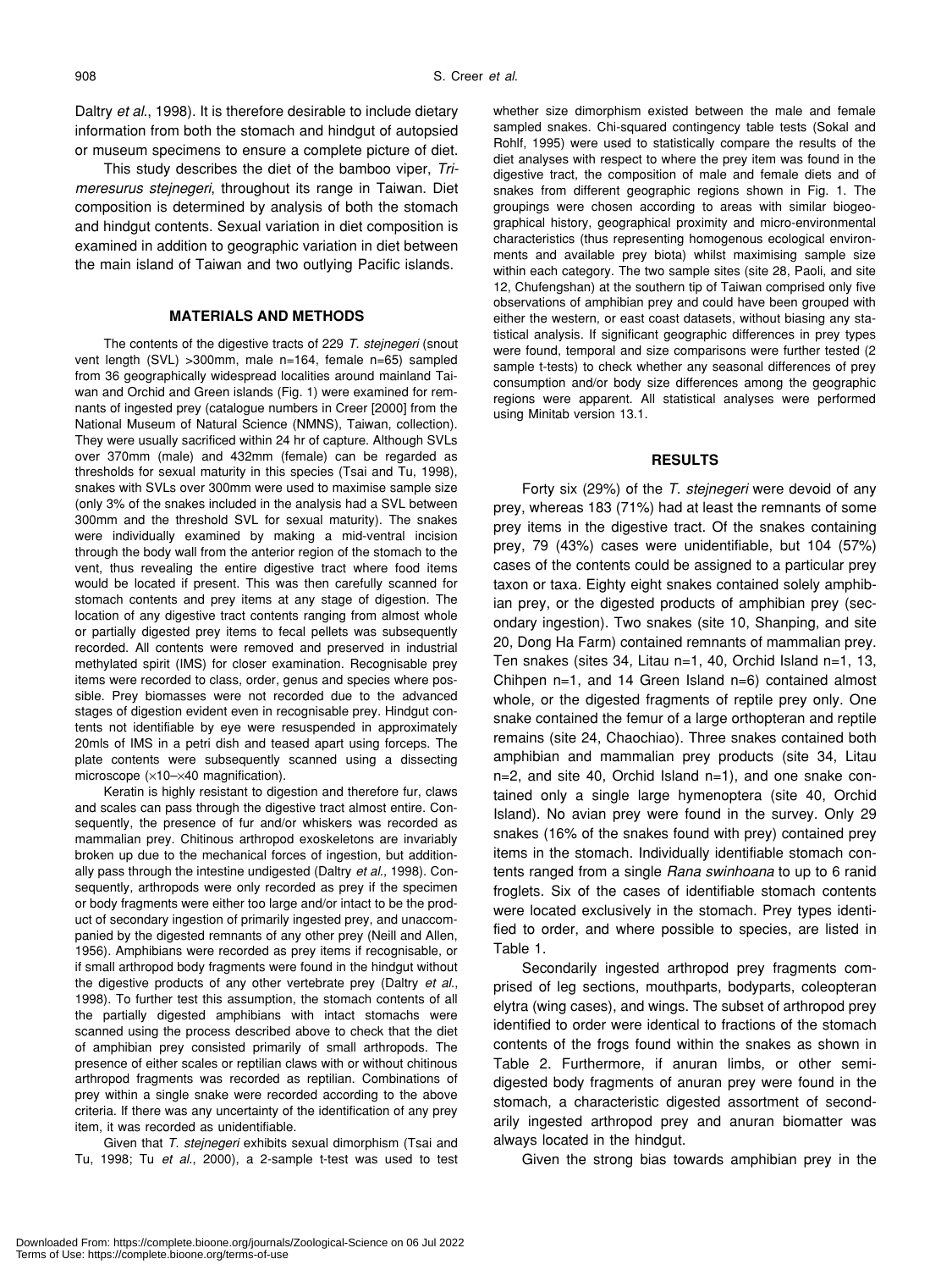

**Fig. 1.** Map of Taiwan showing the 36 sample locations of the 229 *T. stejnegeri*. The 2000m contour line is shown. The following symbols correspond to the groupings used in the geographical comparisons of the main island of Taiwan ( Northern, Western, Eastern and Southern). Non-sequential site numbers correspond to: 1. Yangminshan, 2. Wulai, 3. Fushan, 4. Paling, 5. Pa-shen-san, 6. Takeng, 7. Chichi, 9. Hsitou, 10. Shanping, 12. Chufengshan, 13. Chihpen, 14. Green Island, 15. Tungyanshan, 17. Chutyukeng, 18. Luku, 19. Chuyunshan, 20. Dong Ha Farm, 21. Chimei, 22. Shuiyuan, 23. Hsincheng, 24. Chaochiao, 25. Sanmei, 26. Quantzelin, 27. Machia, 28. Paoli, 29. Kuanshan, 30. Wushe, 31. Suao, 32. Taroko, 33. Fuyuan, 34. Litau, 35. Chiana, 36. Antung, 37. Ming-chi, 38. Lienhwachih, 40. Orchid Island.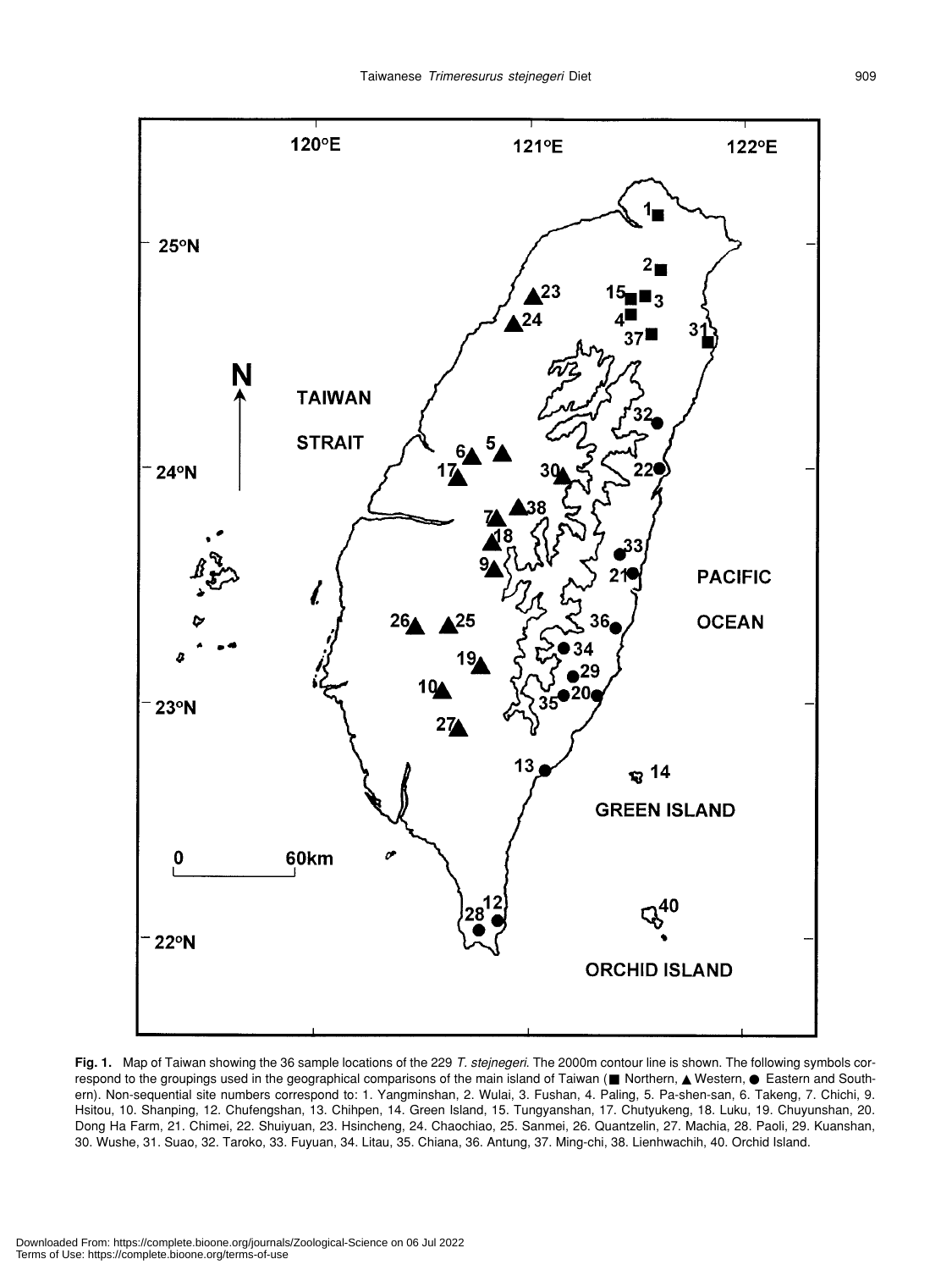**Table 1.** Summary of identified prey items of *T. stejnegeri* (*n*=number of identifiable specimens found).

| Order       | Family        | Species $(n)$                |  |
|-------------|---------------|------------------------------|--|
| Anura       | Ranidae       | Rana swinhoana (1)           |  |
|             |               | Rana sauteri (12)            |  |
|             | Rhacophoridae | Rhacophorus moltrechti (1)   |  |
|             |               | Polypedates megacephalus (1) |  |
|             |               | Buergeria robusta (1)        |  |
| Squamata    | Agamidae      | Japalura sp. (2)             |  |
| Rodentia    | Unidentified  |                              |  |
| Hymenoptera | Unidentified  |                              |  |
| Orthoptera  | Unidentified  |                              |  |
|             |               |                              |  |

**Table 2.** Summary of secondarily and primarily ingested arthropod prey found within the hindguts of *T. stejnegeri* and stomachs of *T. stejnegeri* anuran prey, respectively. All prey items were found in anuran stomachs. Prey items highlighted in bold were recorded in both snake hindguts and anuran stomachs.

| Class        | Order                                 |  |  |
|--------------|---------------------------------------|--|--|
| Insecta      | Hymenoptera, Bees, Wasps and Ants     |  |  |
|              | Coleoptera (Adults and Larvae),       |  |  |
|              | <b>Beetles</b>                        |  |  |
|              | Lepidoptera (Larvae), Butterflies and |  |  |
|              | <b>Moths</b>                          |  |  |
|              | Hemiptera, True Bugs                  |  |  |
|              | Diptera, True Flies                   |  |  |
| Arachnida    | Araneae, Spiders                      |  |  |
|              | Acari, Mites                          |  |  |
| Malacostraca | Isopoda                               |  |  |

diet of *T. stejnegeri* (85% of all observations) and the small number of additional prey observations, chi-square comparisons were used to compare the abundance of amphibian prey compared to all other prey types (comprising Reptilia, Mammalia, and Insecta). There was no discrepancy in prey composition recorded based on comparisons between whether digested prey were found in both the stomach and hindgut (Amphibia 80%, n=25) or hindgut only (Amphibia 87%, n=77;  $X^2$ =0.696; df=1), or between the stomach only and hindgut only (Amphibia 83%, n=6; Fisher's exact test). If prey items were found in the stomach, digested prey fragments were often (80% of all observations) found throughout the hindgut.

No sexual variation was evident in the diet composition of *T. stejnegeri* throughout Taiwan (male n=77, female n=31;  $X^2$ =0.428; df=1; P=0.428), although sampled males were more likely to contain prey than sampled females (males n=170 (84%), females n=50 (69%);  $X^2$ =5.377; df=1; *P*=0.02). Females appeared slightly larger than males in this survey; however, no significant differences in SVL were recorded between the two sexes (male,  $n=140$ , mean  $\pm SD=$ 497.0±59.6mm; female, n=53, mean ±SD=507.4±69.0mm,

*P*=0.336). Given the homogeneity of the composition of the diets of males and females, total diet data for males and females were pooled for geographic analyses.

Based on the geographic regions summarised in Fig. 1 and Table 3, geographic variation in diet composition was observed between the whole of the main island of Taiwan and Green and Orchid Islands  $(X^2=19.115; df=1; P=$ <0.0001). The diets of island populations of *T. stejnegeri* appear to consist of less amphibian prey, and in the case of Green Island, more reptilian prey.

The snakes from island populations were sampled predominately in June, and this may bias the results if there is seasonal variation in diet. Therefore, another comparison of diets between the islands and the east coast and southern populations of mainland Taiwan also sampled in June was performed. These regions were chosen as they experience similar climatic regimes to Orchid and Green Islands (Lin, 1990). The test additionally showed geographic variation  $(n=47; X^2=6.299; df=1; P=0.012)$ , suggesting temporal bias was not responsible for the variation in diet composition. *Trimeresurus stejnegeri* from Green and Orchid Islands was significantly larger when compared with a random sample of SVL's of snakes (equal numbers of males and females) from the main island of Taiwan (Taiwan,  $n=33$ , mean  $\pm SD=$ 497.7±48.4mm; Islands (combined data), n=33, mean ±SD =534.8±39.8mm, *P*=0.001). Geographic variation in diet was still observed when comparing the diets of "large" mainland snakes (greater than mean SVL [497.7mm]) with the diets of insular populations (n=70, mainland [mean ±SD=540.4

**Table 3.** Number of times prey items were recorded in the dietary provinces used in the geographical comparisons shown in Fig. 1. "Other" represents pooled data for Reptilia, Mammalia and Insecta.

| Geographical<br>region  | Amphibia | Other | % Frogs in<br>diet | n  |
|-------------------------|----------|-------|--------------------|----|
| Northern                | 13       | ი     | 100                | 13 |
| Western                 | 33       | 3     | 91.7               | 36 |
| Eastern and<br>southern | 29       | 5     | 85.3               | 34 |
| Green Island            | 7        | 8     | 46.7               | 15 |
| Orchid Island           | 4        | 3     | 57.1               |    |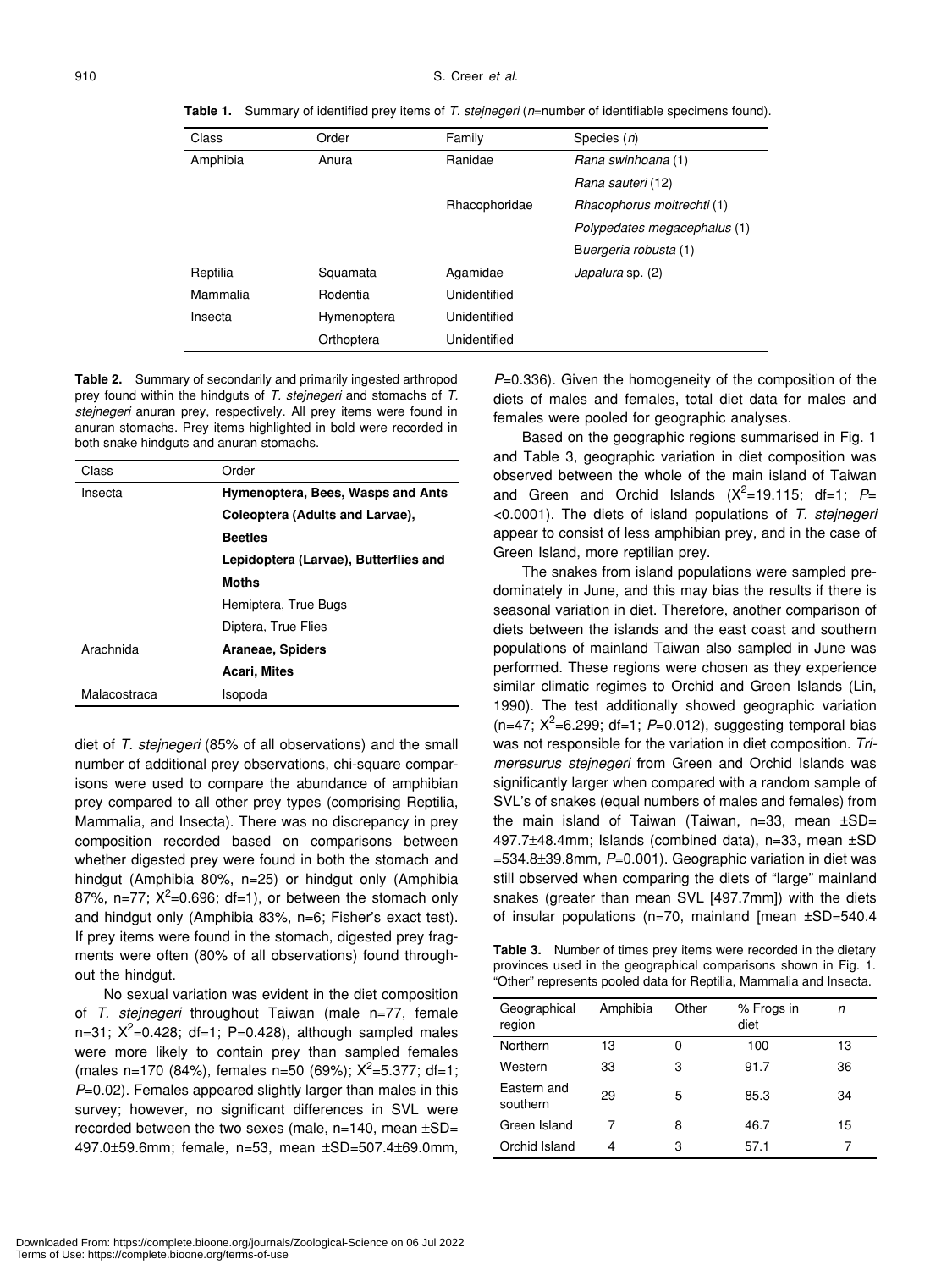±29.1mm], 90% amphibian, insular [mean ±SD=534.8 ±39.9mm], 50% amphibian; X2 =13.405; df=1; *P*<0.0001).

# **DISCUSSION**

Of the 229 *T. stejnegeri* studied, only 13% contained any prey matter in the stomach (2.6% exclusively in the stomach). Comparative studies have recorded stomach content frequencies as approximately 20% in the Malayan pitviper, *Calloselasma rhodostoma* (Daltry *et al*., 1998); 35% in the European adder, *Vipera aspis* (Saviozzi and Zuffi, 1997); between 23% and 70% in a survey of Australian elapids (Shine, 1977); 32% in the sea snake, *Laticauda colubrina* (Pernetta, 1977); 18% in the rattlesnake, *Crotalus viridis oreganus* (Macartney, 1989); and 36% of all studied specimens of species of garter snake (Kephart and Arnold, 1982; King, 1993).

The retrieval and resuspension of scatological material in this study proved invaluable. The identification of the presence of five out of the eight key orders of local anuran diet (Arthropoda) found within the *T. stejnegeri* hindgut (see Table 2) without the digested fragments of reptilian, mammalian or large arthropod prey was highly indicative of amphibian ingestion. The class of prey could be identified in less than 60% of the cases where prey matter was found in the digestive tract. In comparable studies, most prey items have been readily distinguishable when found within the digestive tract (Shine, 1977; Daltry *et al*., 1998). This may in part be the result of the high proportion of soft-bodied amphibian prey consumed by the snakes. Amphibian prey generally lack keratinous structures and therefore, if the amphibian gut and arthropod contents have already been vented by the snake (or if the amphibian gut was empty), no identifiable prey items remain in the ophidian digestive tract.

Another contributing factor to the low proportion of identifiable diet items found within the snakes may be a reflection of an evolutionary adaptation to arboreal life. Snakes exhibit large interspecific variation in gut passage times (Lillywhite *et al*., 1998). Not to be confused with digestive rate, gut passage time is measured as the time between food consumption and defecation. In a comparative study (performed under uniform experimental conditions), exceptionally long passage times have been recorded in heavy, terrestrial species of viperids and boids, which have accumulated feces for periods of months and sometimes exceeding one year. Conversely, gut passage times for *T. stejnegeri*, are relatively fast (3.5±0.4 days, n=21; Lillywhite *et al*. 2002), representing a common trend for arboreal species compared to terrestrial forms (Lillywhite and Henderson, 1993; Tu *et al*., 2000). Naturally, a large body mass would be disadvantageous for a slender, arboreal species inhabiting weak, vertical substrata. Therefore, the rapid digestion and voiding of prey items would be selectively advantageous in arboreal snakes (Lillywhite *et al*., 1998, 2002).

The diet of *T. stejnegeri* within Taiwan is dominated by

amphibian prey. However, the presence of reptilian, mammalian and insect prey suggests that the snake is euryphagous, or a dietary generalist (Schoener, 1971), feeding on a range of prey. The combination of nocturnal ranid and rhacophorid prey alongside arboreal lizards suggests that the nocturnal *T. stejnegeri* most likely combines foraging strategies according to geographic locality, habitat and prey availability (McLaughlin, 1989; Mori *et al*., 1992) and could be described as an opportunistic "mobile ambusher" (Greene, 1992).

Whilst *T. stejnegeri* is recognised as sexually dimorphic (Tsai and Tu, 1998), no significant differences in size and/ or diet composition were apparent between the male and female snakes of the present sample. The principal cause attributed to sexual variation in diet appears to be the result of differential prey handling ability as a consequence of sexual size dimorphism (Mushinsky *et al*., 1982; King, 1993). Therefore, in the absence of significant sexual dimorphism, as well as empirical evidence for similar habitat requirements between males and females (Tu *et al*., 2000), the lack of sexual variation in diet composition is not unexpected. Quantitative differences (i.e. the size, or number of prey items consumed simultaneously) may occur, but were impossible to detect due to the lack of whole prey found in the survey. The greater tendency to discover males with prey items in the digestive tract compared to females may reflect different foraging strategies between the sexes.

Prey choice (Arnold, 1981), predator-prey arms races (Heatwole and Poran, 1995), ecological resource partitioning (Toft, 1985; Mushinsky, 1987), and varying prey availability (Campbell and Solorzano, 1992; Daltry *et al*., 1998; Gregory and Nelson, 1991; King, 1993; Schwaner, 1985) have been described as causal factors of geographic variation in diet composition. However, differences in microhabitat and/or island biogeographical isolation would be the most plausible reasons for the variation in diet between the snakes inhabiting the Pacific islands and the main island of Taiwan. Although Ota (1991) classified at least Orchid Island as having a similar reptilian fauna to mainland Taiwan, the topology and microclimate of the islands are not suitable for a large percentage of the ranid frogs native to the mainland sites (Chou and Lin, 1997a). For example *Rana swinhoana* (Kam *et al*., 1998) and *Rana sauteri* (Chou and Lin, 1997b), both identified as prey items of *T. stejnegeri*, inhabit mountainous habitats adjacent to fast running streams on the mainland, and are not recorded on Green and Orchid Islands. *Bufo spp*. on the other hand, which have not been recorded as prey of *T. stejnegeri*, were uncharacteristically prolific at certain sampling sites in Green Island. While species diversity is not necessarily correlated with the biomass of available and palatable amphibians, differences in microclimate and/or habitat form the most likely hypotheses to explain why snakes from Pacific island populations prey on amphibians less frequently than snakes from the main island of Taiwan.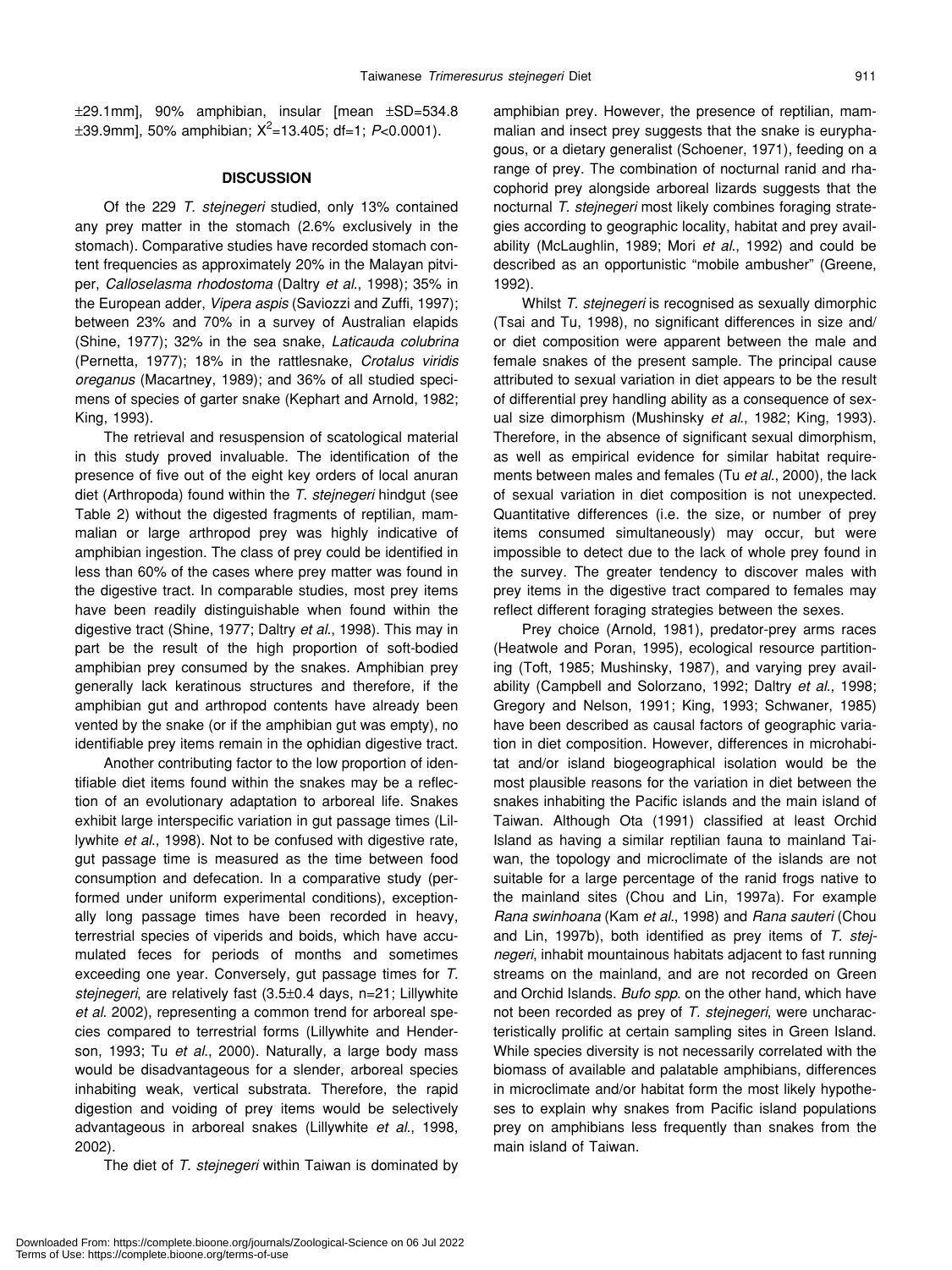#### **ACKNOWLEDGEMENTS**

We would like to extend our thanks to all staff of the NMNS (Taichung, Taiwan) involved in the *T. stejnegeri* collaboration. In particular, W.-Y. Ker, J.-J. Mao, Y.-B. Huang and C.-H. Chang for field assistance and translation skills. Additional thanks go to S.-B. Wang, Director of Science and Technology Division, Taipei Representation Office in UK. This work was jointly funded by NERC (grant GR9/02688 to A. Malhotra and R.S. Thorpe), the Royal Society (A. Malhotra), the National Science Council of Taiwan (A. Malhotra, W.H. Chou), and The Leverhulme Trust (F174/O to A. Malhotra and R.S. Thorpe).

### **REFERENCES**

- Arnold SJ (1981) Behavioural variation in natural populations. I. Phenotypic, genetic and environmental correlations between chemoreceptive responses to prey in the garter snake, *Thamnophis elegans*. Evolution 35: 489–509
- Campbell JA, Solorzano A (1992) The distribution, variation, and natural history of the middle american montane pitviper, *Porthidium godmani*. In "Biology of the Pitvipers" Ed by JA Campbell, ED Brodie, Selva Publ. Tyler, Texas, pp 223–250
- Chou W-H, Lin J-Y (1997a) Tadpoles of Taiwan. Special Publication Number 7. National Museum of Natural Science, Taiwan
- Chou W-H, Lin J-Y (1997b) Geographical variations of *Rana sauteri* (Anura: Ranidae) in Taiwan. Zool Stud 36: 201–221
- Creer S (2000) Molecular phylogeography and venom evolution of *Trimeresurus stejnegeri* in Taiwan. PhD Thesis, University of Wales, Bangor, UK
- Creer S, Malhotra A, Thorpe RS, Chou W-H (2002) Cryptic genetic diversity in the bamboo viper (*Trimeresurus stejnegeri* ) within Taiwan. In "Biology of the Vipers" Ed by G Schuett, M Höggren, M. Douglas, H Greene, Eagle Mountain Publishing, pp in press
- Daltry JC, Wüster W, Thorpe RS (1998) Intraspecific variation in the feeding ecology of the crotaline snake *Calloselasma rhodostoma* in Southeast Asia. J Herpetol 32: 198–205
- García CM, Drummond H (1998) Seasonal and ontogenetic variation in the diet of the Mexican garter snake, *Thamnophis eques*, in Lake Tecocomulco, Hidalgo. J Herpetol 22: 129–134
- Greene HW (1992) The ecological and behavioral context for pitviper evolution. In "Biology of the Pitvipers" Ed by JA Campbell, ED Brodie, Selva Publ. Tyler, Texas, pp 107–117
- Gregory PJ, Nelson KJ (1991) Predation on fish and intersite variation in the diet of common garter snakes, *Thamnophis elegans*, on Vancouver Island. Can J Zool 69: 988–994
- Heatwole H, Poran NS (1995) Resistances of sympatric and allopatric eels to seasnake venoms. Copeia 1995: 136–147
- Houston D, Shine R (1993) Sexual dimorphism and niche divergence: feeding habits of the Arafura filesnake. J Anim Ecol 62: 737–748
- Kam Y-C, Chen T-C, Yang J-T, Yu F-C, Yu KM (1998) Seasonal activity, reproduction, and diet of a riparian frog (*Rana swinhoana*) from a subtropical forest in Taiwan. J Herpetol 32: 447– 452
- Kephart DG, Arnold SJ (1982) Garter snake diets in a fluctuating environment: a seven year study. Ecology 63: 1232–1236
- King RB (1993) Microgeographic, historical, and size-correlated variation in water snake diet composition. J Herpetol 27: 90–94
- Koba K (1961) Food of *Trimeresurus flavoviridis flavoviridis* and *T. okinavensis* in the Amami Group of the Loo Choo Islands (Supplementary notes, I). Mem. Fac. Edu. Kumamoto Univ, Nat Sci 9: 220–229 (In Japanese with English abstract)
- Koba K (1963a) Food of *Trimeresurus flavoviridis flavoviridis* and *T. okinavensis* in the Amami Group of the Loo Choo Islands (Sup-

plementary notes, I). Mem. Fac. Edu. Kumamoto Univ, Nat Sci 11: 35–40 (In Japanese with English abstract)

- Koba K (1963b) Food of *Trimeresurus flavoviridis flavoviridis* and *T. okinavensis* in the Amami Group of the Loo Choo Islands (Supplementary notes, II). Mem. Fac. Edu. Kumamoto Univ, Nat Sci 16: 69–74 (In Japanese with English abstract)
- Koba K (1979) Snakes as prey of *Trimeresurus flavoviridis* (Serpentes: Viperidae) on Amami-oshima of the Nansei Islands, Japan Bull Ginkyo College Med Technol 4: 9–12 (In Japanese with English abstract)
- Lee WJ, Lue KY (1996) The preliminary study on the food habits of snakes in Taiwan. Biol. Bull. Nat. Taiwan Normal Univ 31: 119– 124 (In Chinese)
- Lillywhite HB, Henderson RW (1993) Behavioral and functional ecology of arboreal snakes. In "Snakes: ecology and behavior" Ed by RA Seigel, LT Collins, McGraw-Hill, New York, pp 1–48
- Lillywhite HB, de Delva PE, Nooman B (1998) Retention of fecal mass in snakes: Is constipation adaptive? Am Zool 38: 157A
- Lillywhite HB, de Delva PE, Noonan, BP (2002) Patterns of gut passage time and the chronic retention of fecal mass in viperid snakes. In "Biology of the Vipers" Ed by G Schuett, M Höggren, M Douglas, H Greene, Eagle Mountain Publishing, pp in press
- Lin C-S (1990) Distribution of Sphingid moths. J Taiw Mus 43: 41– 94
- Macartney JM (1989) Diet of the northern Pacific rattlesnake, *Crotalus viridis oreganus*, in British Columbia. Herpetologica 45: 299–304
- Mao SH (1970) Food of the common venomous snakes of Taiwan. Herpetologica 26: 45–48
- Mao S (1993) Common terrestrial venomous snakes of Taiwan. Special Publication Number 5. National Museum of Natural Science, Taiwan
- McDiarmid RW, Campbell JA, Touré, TSA (1999) Snake species of the world. A taxonomic and geographic reference, Vol. 1. The Herpetologists' League, Washington, DC
- McLaughlin RL (1989) Search modes of birds and lizards: Evidence for alternative movement patterns. Am Nat 133: 654–670
- Mori A, Moriguchi H (1988) Food habits of the snakes in Japan: A critical review. Snake 20: 98–113
- Mori A, Ji D, Moriguchi H, Hasegawa M (1989) Food habits of snakes in East Asia: A biogeographical approach to resource partitioning. In "Current Herpetology in East Asia" Ed by M Matsui, T Hikida, RC Goris, Herpetological Society of Japan, pp 433–436
- Mori A, Toda M, Kadowaki S, Moriguchi H (1992) Lying in ambush for nocturnal frogs: field observations on the feeding behaviour of three colubrid snakes, *Elaphe quadrivirgata, Elaphe climacophora*, and *Rhabdophis tigrinus*. Jpn J Herpetol 14: 107–115
- Mushinsky HR (1987) Foraging ecology. In "Snakes, ecology and evolutionary biology" Ed by RA Siegel, JT Collins, SS Novak, MacMillan Publishing Co., New York, pp 302–334
- Mushinsky HR, Hebrard JJ, Vodopich DS (1982) Ontogeny of water snake foraging ecology. Ecology 63: 1624–1629
- Neill WJ, Allen ER (1956) Secondarily ingested food items in snakes. Herpetologica 12: 172–174
- Ota H (1991) Systematics and biogeography of terrestrial reptiles of Taiwan. In "Proceedings of the first international symposium on wildlife conservation, ROC" Ed by Y-S Lin, K-H Chang, Council of Agriculture, Taipei, pp 47–112
- Pernetta JC (1977) Observations on the habits and morphology of the sea snake *Laticauda colubrina* (Schneider) in Fiji. Can J Zool 55: 1612–1619
- Pope CH (1935) The reptiles of China. American Museum of Natural History, New York
- Rodríguez-Robles JA, Bell CJ, Greene HW (1999) Food habits of the glossy snake, *Arizona elegans*, with comparisons to the diet of sympatric long-nosed snakes, *Rhinocheilus leconteii*. J Her-